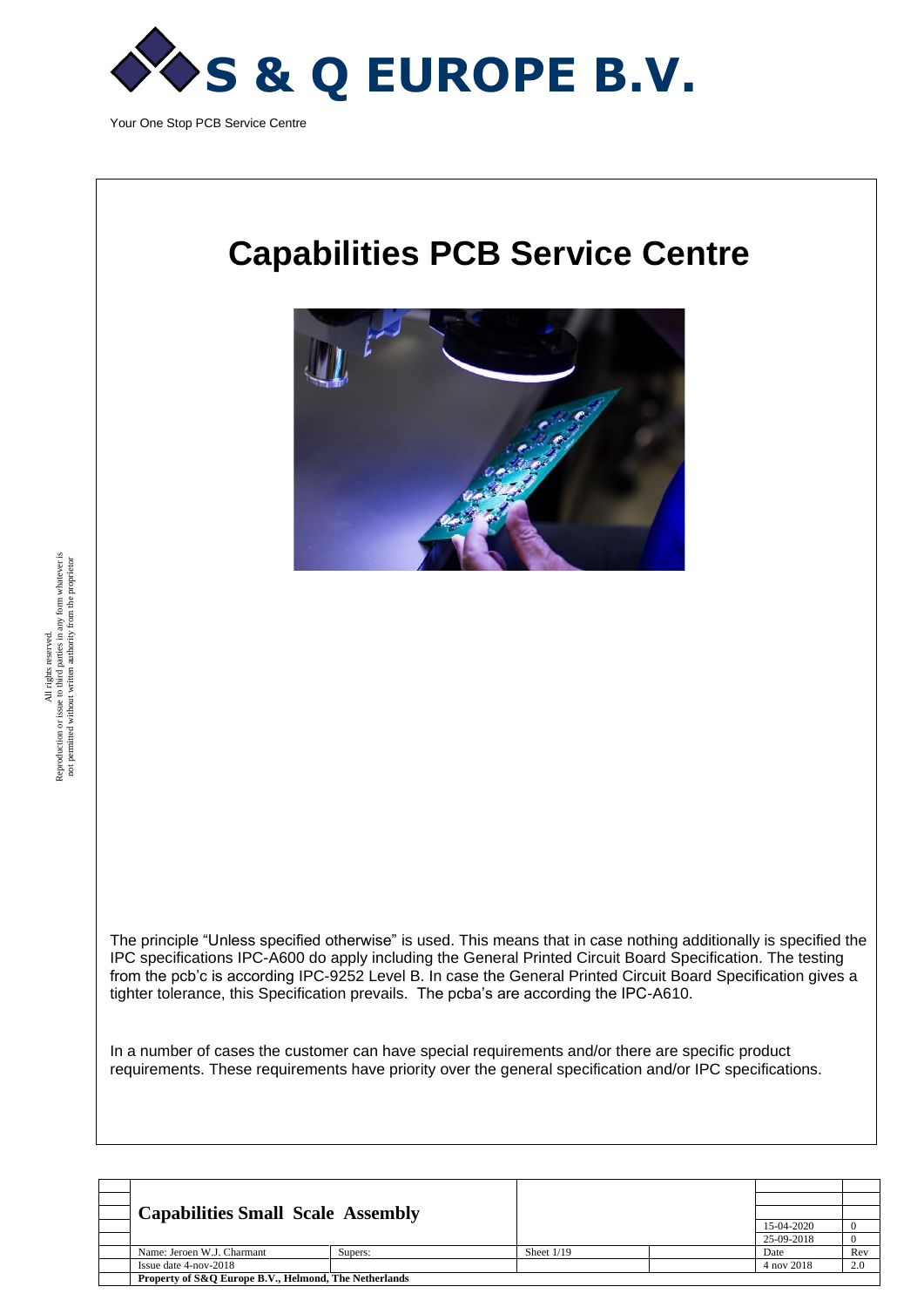

#### **Content**

- 1. Applicable Industry Standards
- 2. General
- 3. Definitions
- 4. Documentation
- 5. Capability Matrix
- 6. Process<br>7. Inspectic
- 7. Inspection<br>8. Production
- 8. Production Tools<br>9. Materials
- 9. Materials<br>10. Reports
- Reports
- 11. Acceptance
- 12. Packaging of products
- 13. Contact
- 14. PCB technical capabilities:
- 15. PCB Base Material options
- 16. Controlled impedance PCBs
- 17. Terminology and detailed material specifications

|  | <b>Capabilities Small Scale Assembly</b>              |         |              |  |            |     |  |
|--|-------------------------------------------------------|---------|--------------|--|------------|-----|--|
|  |                                                       |         |              |  |            |     |  |
|  |                                                       |         |              |  |            |     |  |
|  |                                                       |         |              |  | 15-04-2020 |     |  |
|  |                                                       |         |              |  | 25-09-2018 |     |  |
|  | Name: Jeroen W.J. Charmant                            | Supers: | Sheet $2/19$ |  | Date       | Rev |  |
|  | Issue date $4$ -nov- $2018$                           |         |              |  | 4 nov 2018 | 2.0 |  |
|  | Property of S&Q Europe B.V., Helmond, The Netherlands |         |              |  |            |     |  |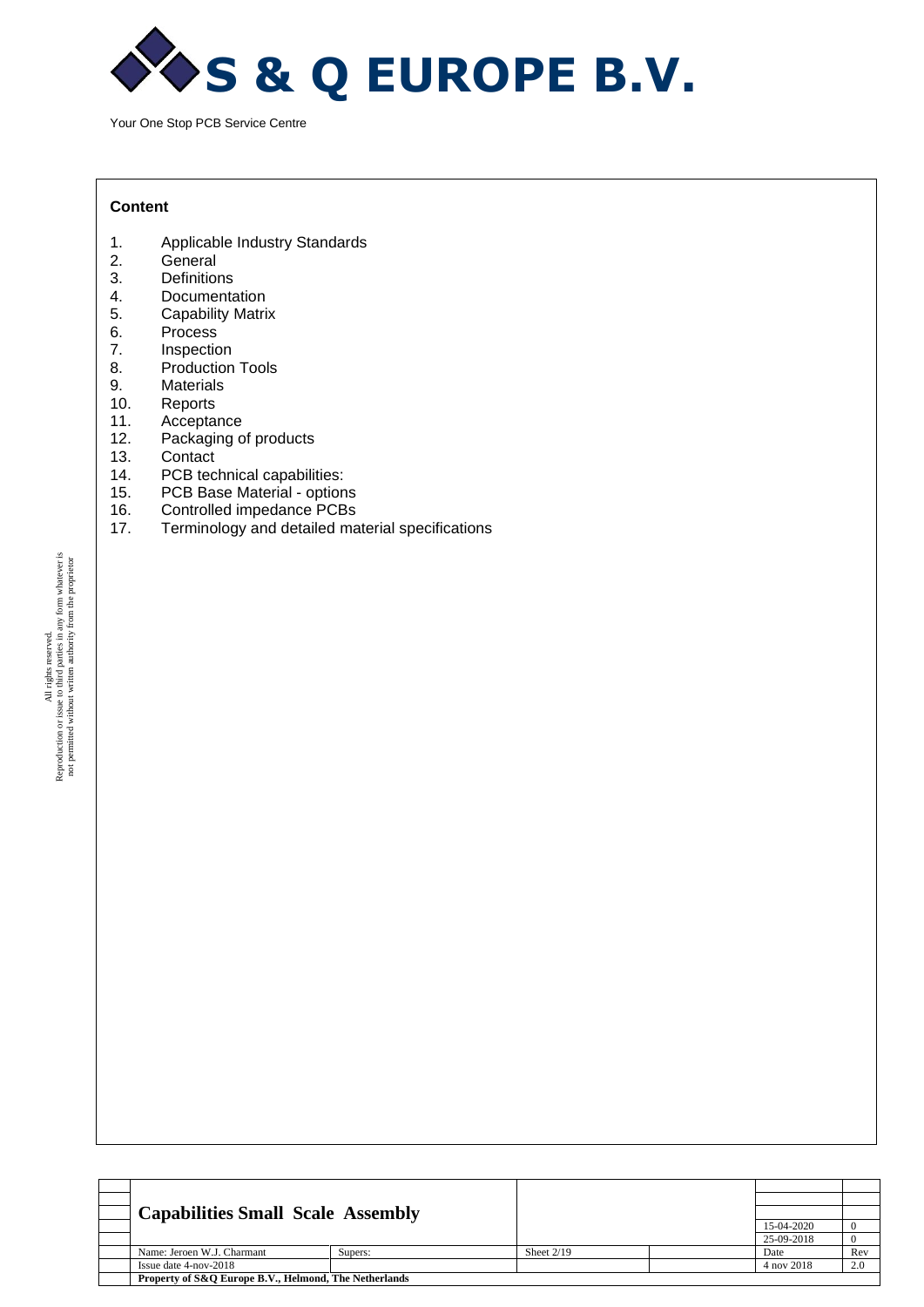

## **1. Applicable Industry Standards**

PCBAs supplied by S & Q Europe B.V. are conforming to the latest version of following standards, and of standards referenced therein.

| <b>IPC-6010</b>     | Series of Performance Specification for PCBs.                                                               |
|---------------------|-------------------------------------------------------------------------------------------------------------|
| <b>IPC-A-600</b>    | Acceptability of Printed Boards.                                                                            |
| $IPC-A-610$         | Acceptability of Electronic Assemblies                                                                      |
| IPC-J-STD-003       | Solder ability tests for printed boards.                                                                    |
| IPC/JEDEC-J-STD-609 | Marking and labelling of components, PCBs and PCBAs to Identify Lead (Pb),<br>Pb-free and Other Attributes. |
| IPC-9252 Level B    | Electrical test for bare boards                                                                             |

#### **Disclaimer:**

All information is provided on an as is basis. Although supplier has done it utmost to have this information complete and correct, supplier cannot be held responsible for any incorrect and/or incomplete information. Supplier can never be held responsible for any damages resulting from the use of this information. Supplier has the right to alter this information at any time without notice.

|  | <b>Capabilities Small Scale Assembly</b>              |         |              |  |            |     |  |
|--|-------------------------------------------------------|---------|--------------|--|------------|-----|--|
|  |                                                       |         |              |  | 15-04-2020 |     |  |
|  |                                                       |         |              |  | 25-09-2018 |     |  |
|  | Name: Jeroen W.J. Charmant                            | Supers: | Sheet $3/19$ |  | Date       | Rev |  |
|  | Issue date 4-nov-2018                                 |         |              |  | 4 nov 2018 | 2.0 |  |
|  | Property of S&Q Europe B.V., Helmond, The Netherlands |         |              |  |            |     |  |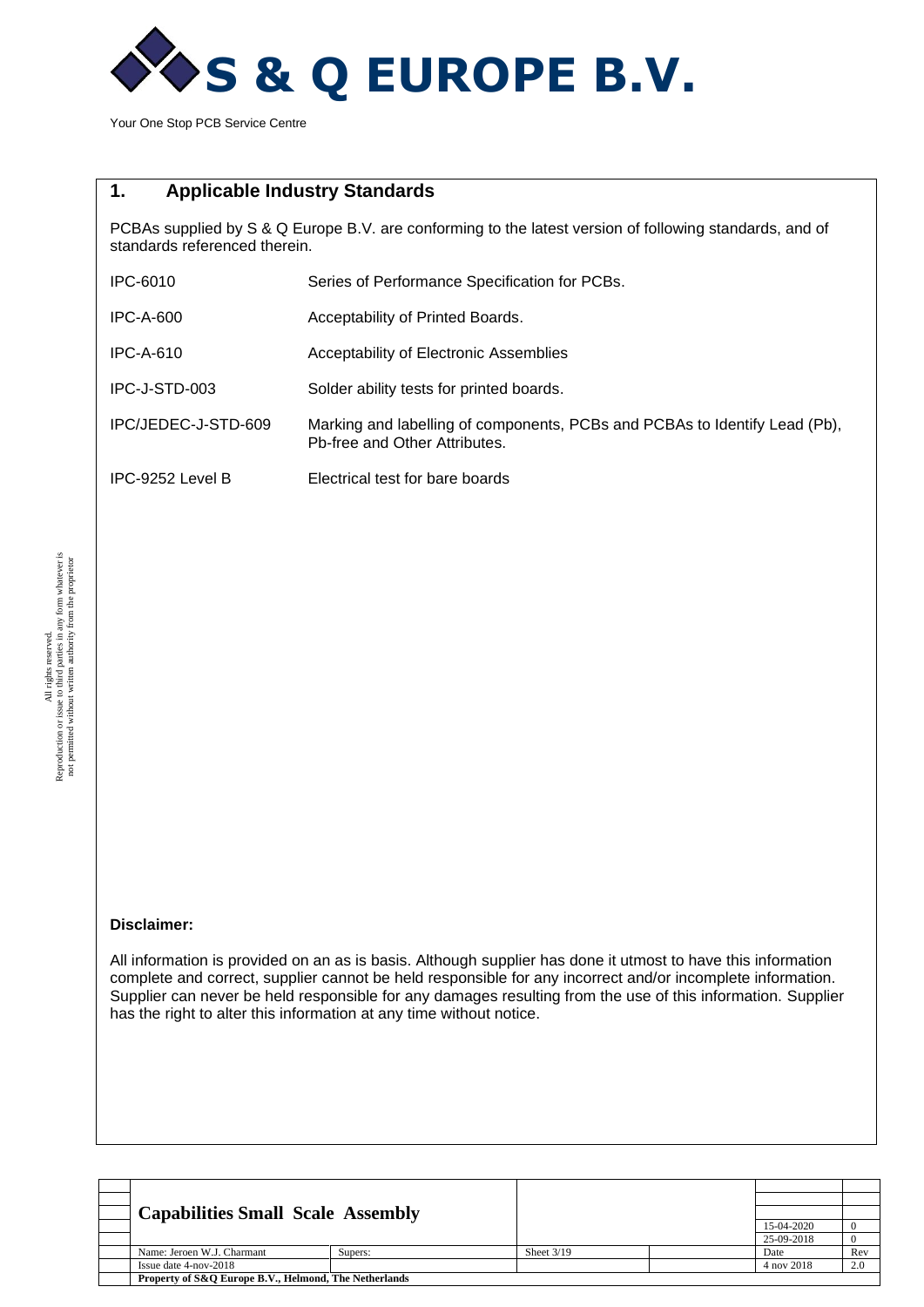

#### **2. General**

- $2.1.$ The assembly shop is dedicated to do a fast turnaround of assembly projects with focus on Quality and Flexibility.
	- Small series of complex printed circuit assembly
	- Tools, training programs and experience of the team is focused on manual mounting of parts. IPC610 trained and qualified staff.
	- Automated assemblies, due to positioning requirements and/or quantities, are executed in close cooperation with partner companies.
	- **■** Fast turnaround: 3WDS for quotations and 2-5 WDS for assembly (lead-time components and complexity of the project do impact the lead-time)
- $2.2.$ PCBA are conform IPC610, Class II, ISO9001
- $2.3.$ All bare PCBs are conforming to EC-Regulation nr. 1907/2006 – REACH. No substances classified as "Substances of Very High Concern" (SVHC) present. All components are conforming to EC-Regulation nr. 1907/2006 – REACH
- $2.4$ All bare PCBs are conforming to Directive 2011/65/EU of the European Parliament and of the Council, RoHS 2 (Restriction of Hazardous Substances). All components are, unless specific components are specified, conforming to Directive 2011/65/EU of the European Parliament and of the Council, RoHS 2
- $2.5.$ Unless explicitly specified otherwise:
	- **PCBs are manufactured according IPC-6000 series.**
	- PCBS are inspected according to the IPC-A-600 (class II).
	- All test methods should be according IPC-TM-650.

#### **3. Definitions**

| PCB:     | Printed circuit board not populated                                                                                      |
|----------|--------------------------------------------------------------------------------------------------------------------------|
| PCBA:    | Printed circuit board populated with components                                                                          |
| PCS:     | Single piece printed circuit board                                                                                       |
| Panel:   | Composition of one or more pieces (PCS) PCB of the same design                                                           |
| Tooling: | A set of data / films / masks to manufacture the PCB                                                                     |
| Stencil: | To apply the solder paste on the PCB                                                                                     |
| NRE:     | Non recurring engineering cost (all one-time cost made to execute the project, stencil<br>and tooling can be part of it) |
| CoC:     | <b>Certificate of Conformity</b>                                                                                         |
| BGA:     | <b>Ball Grid Array</b>                                                                                                   |
| SOT:     | <b>Small-Outline Transistor</b>                                                                                          |

### **4. Documentation**

For all documents the latest version with the latest date is valid for production.

NOTE: In case of a conflict the customer will be contacted before starting production.

|  | <b>Capabilities Small Scale Assembly</b>              |         |              |  |            |     |
|--|-------------------------------------------------------|---------|--------------|--|------------|-----|
|  |                                                       |         |              |  |            |     |
|  |                                                       |         |              |  |            |     |
|  |                                                       |         |              |  | 15-04-2020 |     |
|  |                                                       |         |              |  | 25-09-2018 |     |
|  | Name: Jeroen W.J. Charmant                            | Supers: | Sheet $4/19$ |  | Date       | Rev |
|  | Issue date 4-nov-2018                                 |         |              |  | 4 nov 2018 | 2.0 |
|  | Property of S&O Europe B.V., Helmond, The Netherlands |         |              |  |            |     |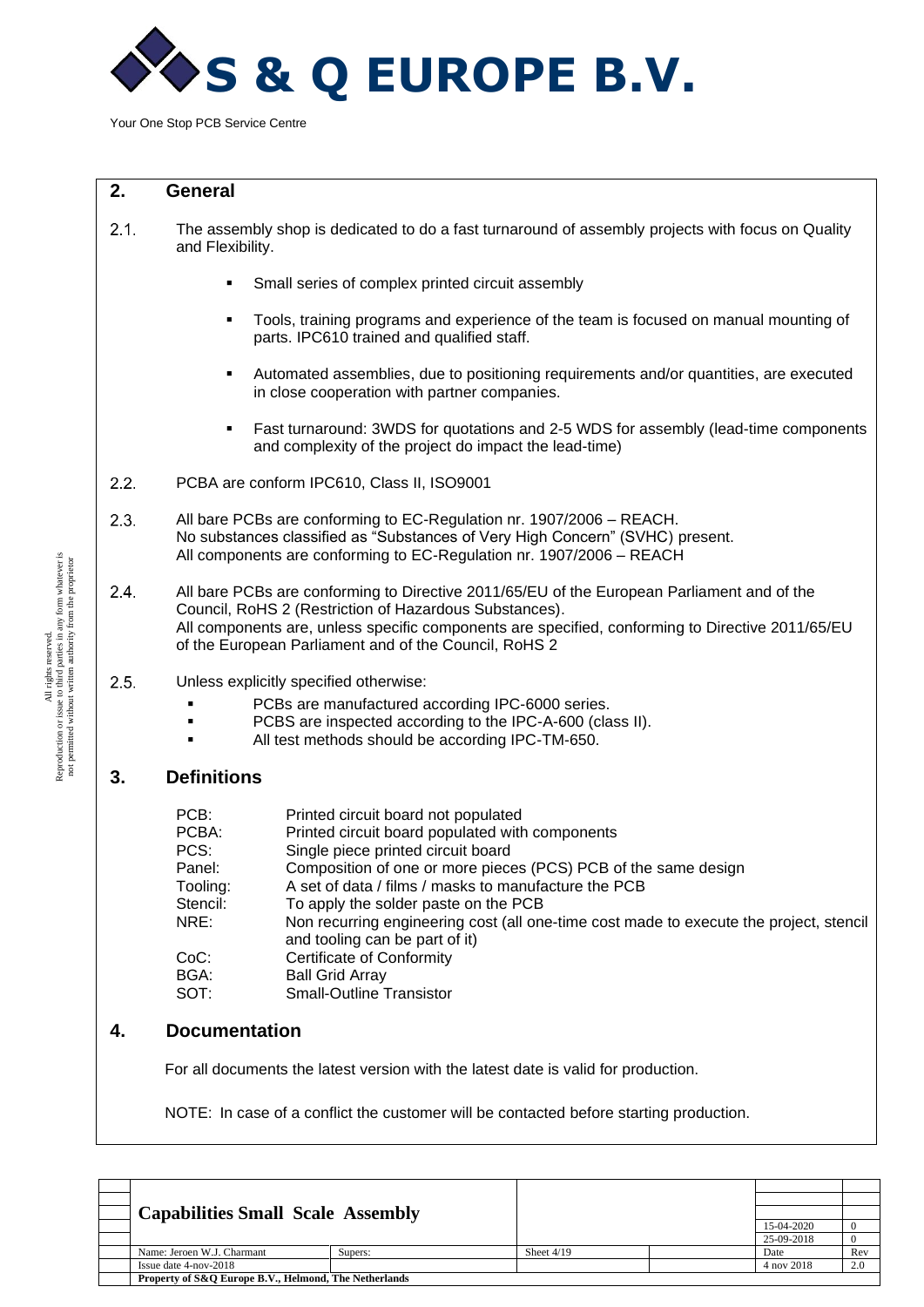

# **5. Capability Matrix**

|                                                             | Positioning    |                           | Soldering      |                |                        |
|-------------------------------------------------------------|----------------|---------------------------|----------------|----------------|------------------------|
|                                                             | Manual         | By means of<br>Equipment* | Manual         | Vapour Phase   | Vapour Phase<br>Vacuum |
| BGA > 0,4mm pitch                                           | $\blacksquare$ | п                         |                | $\blacksquare$ | п                      |
| $BGA \leq 0,4mm$ pitch                                      |                | $\blacksquare$            |                | $\blacksquare$ | п                      |
| $ICs \geq 0,3mm$ pitch                                      | п              | п                         | ■              | п              | $\blacksquare$         |
| ICs < 0,3mm pitch                                           | п              |                           |                | $\blacksquare$ |                        |
| $SMD \geq shape 01005$                                      |                |                           |                |                | $\blacksquare$         |
| Press-fit components                                        | п              | п                         |                |                |                        |
| Wire bonding                                                |                | п                         |                |                |                        |
| Cleaning of PCBA                                            |                |                           |                |                |                        |
| Assembly Rigid PCB                                          | п              | $\blacksquare$            | п              | $\blacksquare$ |                        |
| Assembly Rigid Flex                                         | п              | ■                         | ■              | ■              |                        |
| Assembly Rigid Flex-Rigid                                   | п              | п                         | п              | п              | $\blacksquare$         |
| Assembly Stretch (Stretch-rigid)                            | п              |                           | п              |                |                        |
| Thickness PCB <= 3,6 mm                                     | п              | $\blacksquare$            | п              | $\blacksquare$ | п                      |
| Thickness PCB>3,6 mm                                        | п              | $\blacksquare$            | $\blacksquare$ | п              | $\blacksquare$         |
| Specific packages                                           |                |                           |                |                |                        |
| SOT1232<br>*Dreeseses avocuted in cooperation with partners |                | п                         |                | п              | $\blacksquare$         |

Processes executed in cooperation with partners

|  | <b>Capabilities Small Scale Assembly</b>              |         |              |  |            |     |
|--|-------------------------------------------------------|---------|--------------|--|------------|-----|
|  |                                                       |         |              |  |            |     |
|  |                                                       |         |              |  |            |     |
|  |                                                       |         |              |  | 15-04-2020 |     |
|  |                                                       |         |              |  | 25-09-2018 |     |
|  | Name: Jeroen W.J. Charmant                            | Supers: | Sheet $5/19$ |  | Date       | Rev |
|  | Issue date 4-nov-2018                                 |         |              |  | 4 nov 2018 | 2.0 |
|  | Property of S&Q Europe B.V., Helmond, The Netherlands |         |              |  |            |     |

 $\label{prop:1}$  <br> Reproduction or issue to third parties in any form whatever is not permitted without written authority from the proprietor Reproduction or issue to third parties in any form whatever is not permitted without written authority from the proprietor All rights reserved.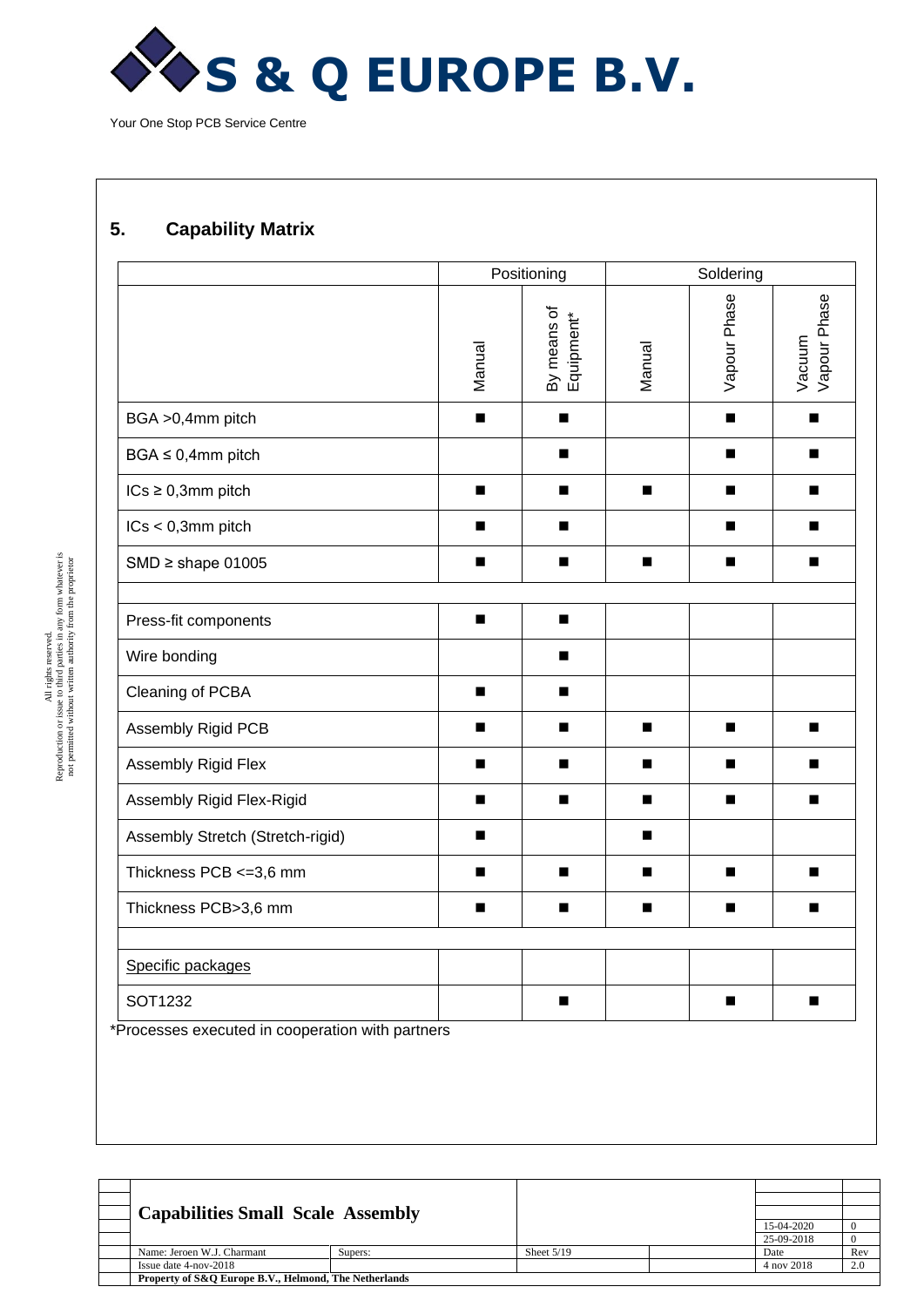

| Dimensions pcba in equipment               |      |       |       |
|--------------------------------------------|------|-------|-------|
| in mm                                      | with | depth | hight |
| <b>UV Laser</b>                            | 660  | 600   |       |
| <b>CNC</b> drill/rout                      | 400  | 620   |       |
| Line lineo                                 | 700  | 460   |       |
| Line Finesse                               | 500  | 400   |       |
| Vapour phase vacuüm<br>230 degrees Celcius | 650  | 650   |       |
| netto screen                               | 600  | 650   |       |
| Selective soldering<br>295 degrees Celcius | 600  | 500   |       |
| 180 degrees turned                         | 700  | 500   |       |
| Fluxshooter                                | 600  | 600   |       |
| Washing                                    | 530  | 530   | 520   |
| Washing max                                | 700  | 500   |       |
| Stove                                      | 1000 | 500   | 1200  |
| Vacuum stove                               | 500  | 400   |       |
| <b>AOI Saki</b>                            | 500  | 450   |       |
| Measuring table                            | 700  | 600   |       |
| <b>SEM</b>                                 | 100  | 100   | 50    |
| Rontgen rotating                           | 500  | 400   |       |
| Rontgen flat                               | 640  | 500   |       |
| Kelvin probe testing                       | 700  | 600   |       |
| Repair station BGA/LGA                     | 300  | 200   |       |

#### **6. Process**

The Service Centre is specially organized to cope with very different projects. Therefore for all projects a project leader is appointed. The project leader takes care of:

- Are the processes needed for the assembly within the capabilities?
- Planning the project and sourcing the required components.
- Components are only sourced from A-class distributors to secure the quality.
- Planning the production of the PCBAs.
- Checking that all the parts are collected in a production bin.
- Being the main contact for the customer for all technical related issues
- That before delivery the project leader checks the project if all the agreed work has been done.

|  | <b>Capabilities Small Scale Assembly</b>              |         |              |  |            |     |  |
|--|-------------------------------------------------------|---------|--------------|--|------------|-----|--|
|  |                                                       |         |              |  | 15-04-2020 |     |  |
|  |                                                       |         |              |  | 25-09-2018 |     |  |
|  | Name: Jeroen W.J. Charmant                            | Supers: | Sheet $6/19$ |  | Date       | Rev |  |
|  | Issue date 4-nov-2018                                 |         |              |  | 4 nov 2018 | 2.0 |  |
|  | Property of S&Q Europe B.V., Helmond, The Netherlands |         |              |  |            |     |  |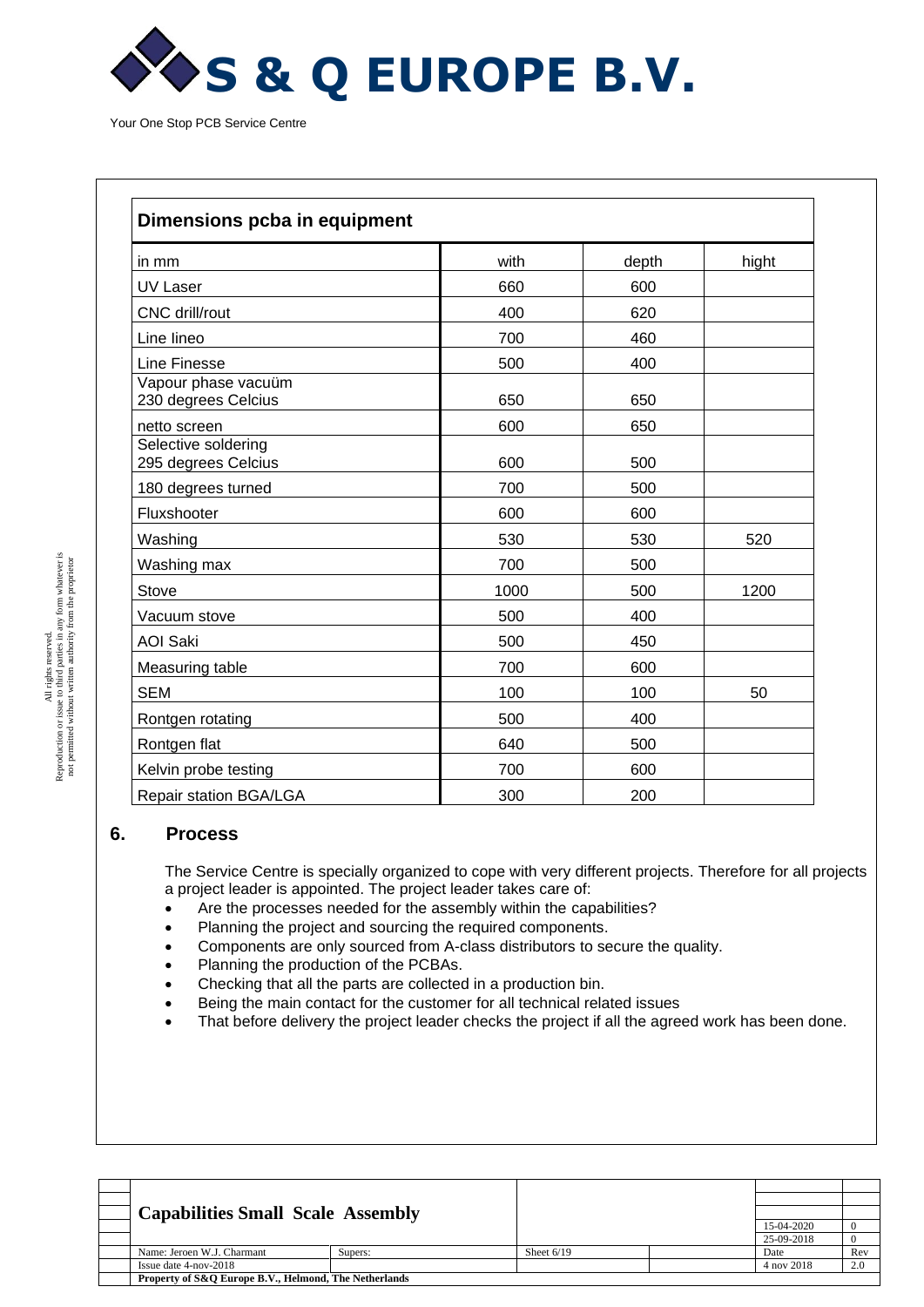

#### **7. Inspection**

- $7.1.$ Visual inspection system
- $7.2.$ 3D X-Ray inspection
- $7.3.$ No functional test
- $7.4.$ Interconnection test optional

#### **8. Production Tools**

- $8.1.$ ESD safe work spaces + ESD test equipment
- $8.2.$ Manual soldering stations
- $8.3.$ Stereo Microscopes
- $8.4.$ Pasta dispensing / screener, maximum dimensions TBD

#### $8.5.$ Pre-heater

- $8.6.$ Wire bond machine (manual automat)\*; with a partner
- $8.7.$ Iineo plus pick & placer
- $8.8.$ Vapour phase soldering from Rehm and Ascon, maximum dimensions: 650 x 650mm
- $8.9.$ Fluxshooter from Interflux
- $8.10.$ Selective soldering from Ersa
- $8.11.$ PCBA Cleaning machine
- $8.12.$ Cleanroom

#### **9. Materials**

Lead free and suitable for lead free soldering materials and components are used unless specified otherwise.

#### **10. Reports**

- $10.1$ CoC, Certificate of Conformity containing minimal the following:
	- Part number
	- **Quantity**
	- Reference to PO
	- **Statement of Conformity** 
		- *(CoC can be ordered at no additional cost at the moment of product ordering)*

|  | <b>Capabilities Small Scale Assembly</b>              |         |              |  |            |     |
|--|-------------------------------------------------------|---------|--------------|--|------------|-----|
|  |                                                       |         |              |  |            |     |
|  |                                                       |         |              |  |            |     |
|  |                                                       |         |              |  | 15-04-2020 |     |
|  |                                                       |         |              |  | 25-09-2018 |     |
|  | Name: Jeroen W.J. Charmant                            | Supers: | Sheet $7/19$ |  | Date       | Rev |
|  | Issue date $4$ -nov-2018                              |         |              |  | 4 nov 2018 | 2.0 |
|  | Property of S&O Europe B.V., Helmond, The Netherlands |         |              |  |            |     |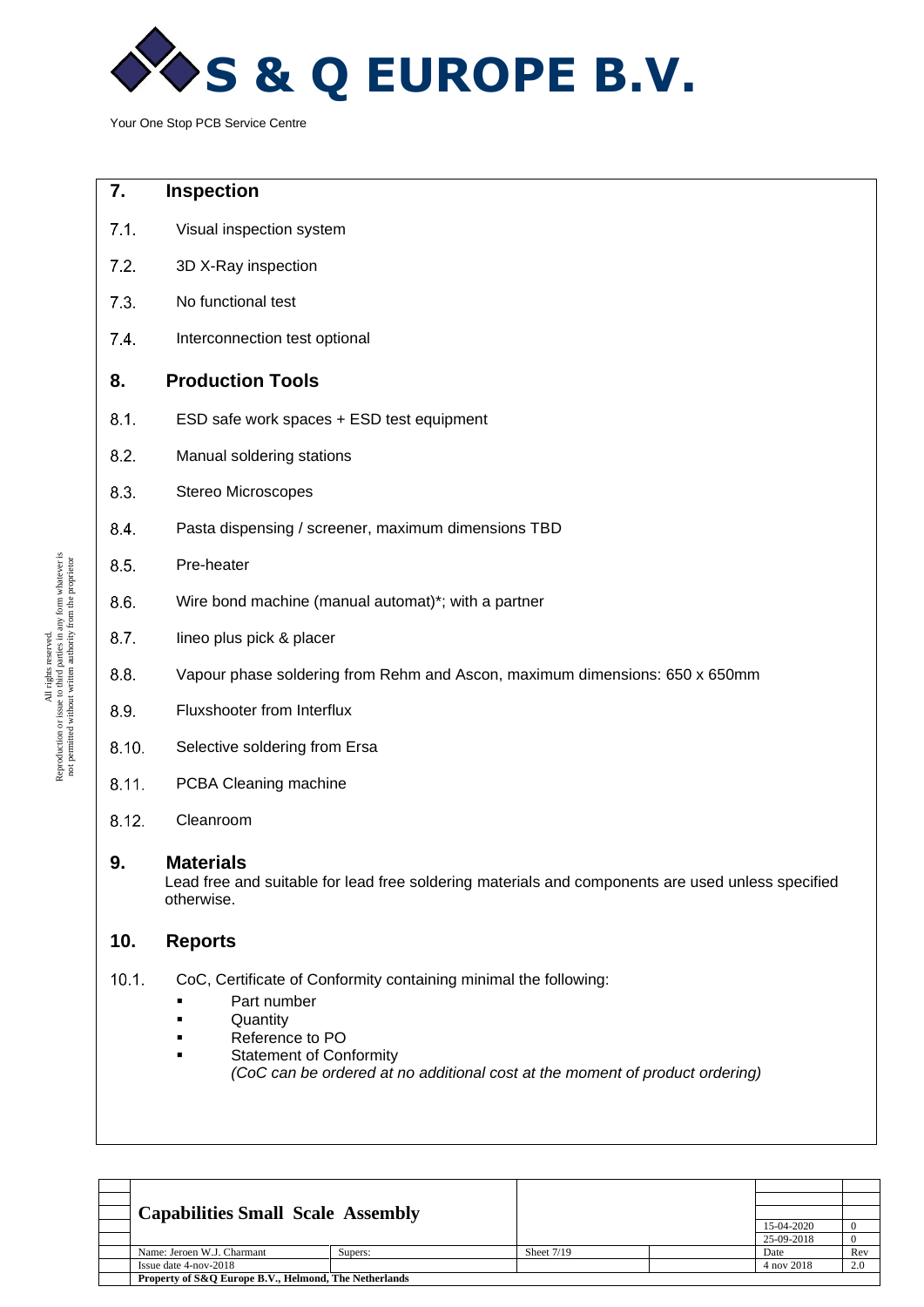

#### **11. Acceptance**

- $11.1$ The PCBs are electrically tested, according IPC-9252 Level B.
- $11.2.$ Components from A class distributors are used.
- 11.3 All PCBAs are visually inspected for correct components, correct placing of components and quality of the soldering joints.
- 11.4 As the product is not functionally tested, complaints on malfunction of the PCB are not accepted which are outside the scope of activities of S & Q Europe Model-shop.

#### **12. Packaging of products**

- Packaging box single or double wall corrugated boxes.
- Maximum weight of an individual box is 15 kg.
- The circuit boards are fixed in such a way that the boards cannot slide over each other or can be damaged during transport.
- PCBA will be packed in an ESD protective bag, including label.
- Each shipping container will be provided with a label with the following information:
	- o Purchase order number.
	- o Item number.
	- o Date code (if required).
	- o Quantity of PCBAs.
- In case of multiple boxes in one shipment, one box will carry the paperwork at the outside of the box and/or be clearly marked by means of sticker or coloured tape.

#### **13. Contact**

Use the following mail contacts for information or questions:

| Phone                                            | +31(0)492 598484                                                                                                      |
|--------------------------------------------------|-----------------------------------------------------------------------------------------------------------------------|
| General<br>Buying<br>Sales<br>Quality<br>Finance | info@sq-europe.com<br>purchase@sq-europe.com<br>sales@sq-europe.com<br>quality@sq-europe.com<br>finance@sq-europe.com |
|                                                  |                                                                                                                       |

- Jeroen Charmant: Jeroen.Charmant@sq-europe.com
- John Geenen: John.geenen@sq-europe.com
- Maurice Keulers: Maurice.Keulers@sq-europe.com
- Edward Snelleman: edward.snelleman@sq-europe.com

| <b>Capabilities Small Scale Assembly</b>              |         |              |  |            |     |  |  |  |  |
|-------------------------------------------------------|---------|--------------|--|------------|-----|--|--|--|--|
|                                                       |         |              |  | 15-04-2020 |     |  |  |  |  |
|                                                       |         |              |  | 25-09-2018 |     |  |  |  |  |
| Name: Jeroen W.J. Charmant                            | Supers: | Sheet $8/19$ |  | Date       | Rev |  |  |  |  |
| Issue date 4-nov-2018                                 |         |              |  | 4 nov 2018 | 2.0 |  |  |  |  |
| Property of S&Q Europe B.V., Helmond, The Netherlands |         |              |  |            |     |  |  |  |  |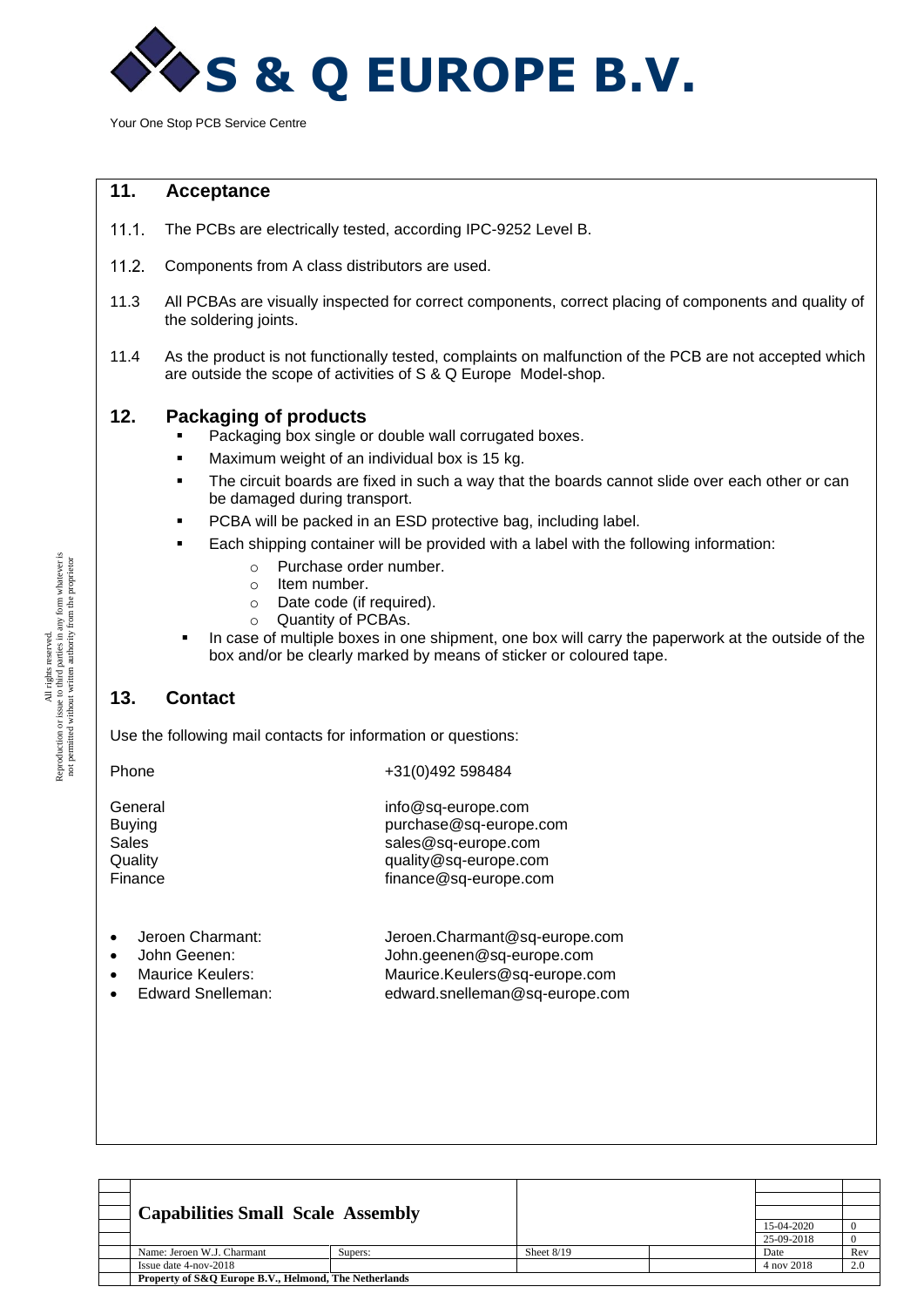



# **14. PCB technical capabilities:**

**Production standards (tolerances)**

According to standards: IPC-A-600 Class 2 (The standard is available on request)

#### **Number of PCB layers**

1-12 layers

Layer build-up according to requirements **- [Selection](http://www.sqpinternational.com/base_materials.php)**

**Minimum track and gap size**

Minimum track width / isolation gap: 0.1 mm

#### **Drilling**

Minimum drill diameter: 0.2 mm (PTH 0.15 mm)

Aspect ratio:1:12

#### **Soldermask**

Colors: green, blue, red, white, black

#### **Silk screen**

Colors: green, blue, red, white, black

#### **Surface treatment**

lead-free HAL HAL SnPb chemical NiAu

#### **Mechanical finish**

milling V-cut

**Testing methods**

| <b>Capabilities Small Scale Assembly</b>              |         |              |            |     |
|-------------------------------------------------------|---------|--------------|------------|-----|
|                                                       |         |              | 15-04-2020 |     |
|                                                       |         |              | 25-09-2018 |     |
| Name: Jeroen W.J. Charmant                            | Supers: | Sheet $9/19$ | Date       | Rev |
| Issue date 4-nov-2018                                 |         |              | 4 nov 2018 | 2.0 |
| Property of S&O Europe B.V., Helmond, The Netherlands |         |              |            |     |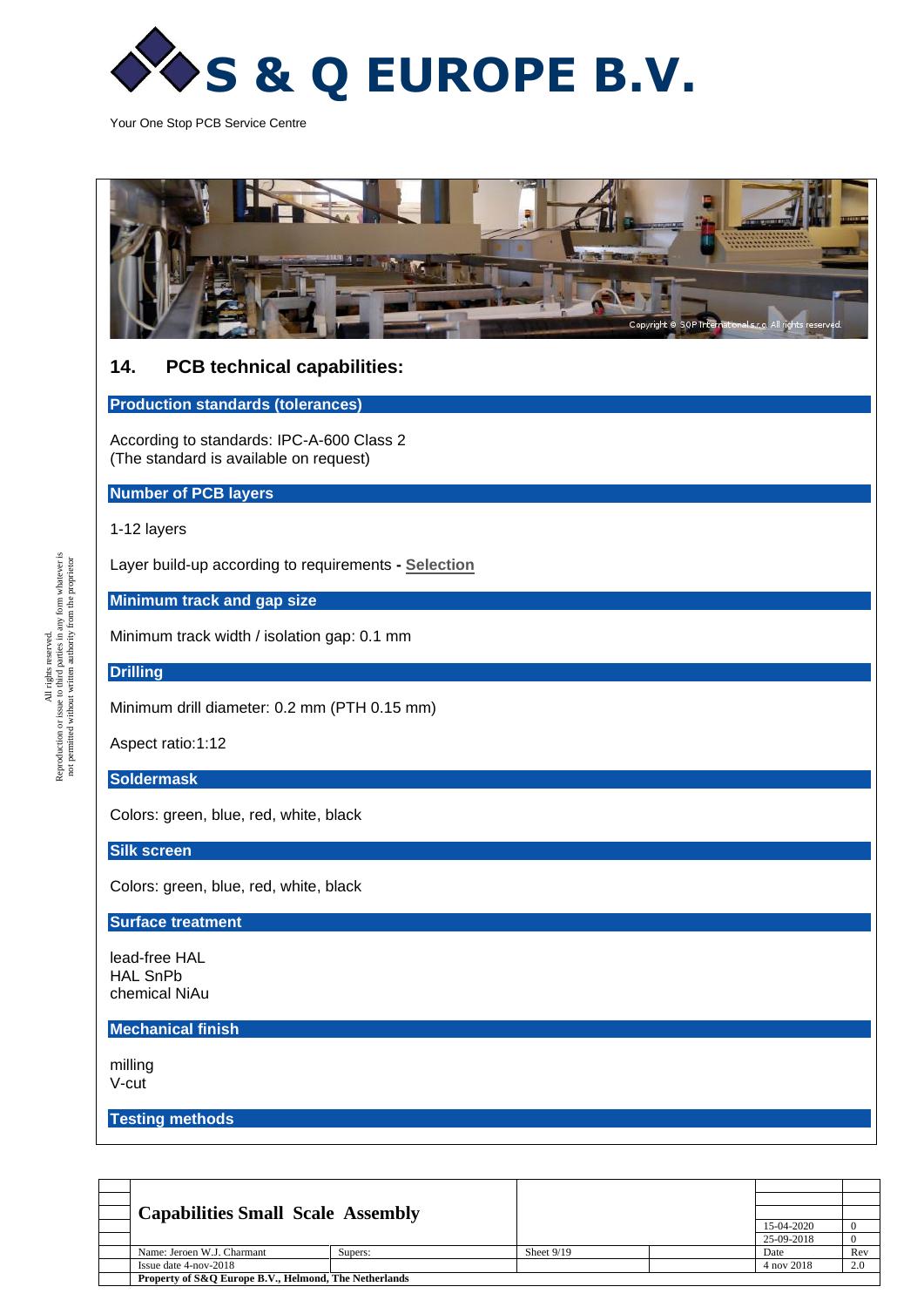

electrical test optical test- AOI controlled impedance micro sections **Further options**

Manufacturing Standard IPC-A-600 Class3

UL certification UL-file number:E258735

Controlled impedance according IPC-2141A Total PCB thickness up to 6 mm

Edge plating plated half-hole

carbon layer removable paint Via-hole filler

Z-axis milling Interrupted grooving press-fit holes

buried holes blind holes - aspect Ratio 1:1

flexible printed circuit boards - material on stock

teflon, ceramic - materials on request

# **15. PCB Base Material - options**

#### **Please select suitable material based on its specs and features** - [detailed material specification.](http://www.sqpinternational.com/terminologia_dps.php)

| Material available (without Cu foil) |  |                                                                         |  |  |             |  |  |             |  |  |                |  |
|--------------------------------------|--|-------------------------------------------------------------------------|--|--|-------------|--|--|-------------|--|--|----------------|--|
| <b>Thickness</b>                     |  | Isola DE104                                                             |  |  | Isola IS400 |  |  | Isola IS410 |  |  | Isola PCL370HR |  |
|                                      |  | 18/18 35/35 70/70 18/18 35/35 70/70 18/18 35/35 70/70 18/18 35/35 70/70 |  |  |             |  |  |             |  |  |                |  |
| 0.10                                 |  |                                                                         |  |  |             |  |  |             |  |  |                |  |
| 0.15                                 |  |                                                                         |  |  |             |  |  |             |  |  |                |  |
| 0.20                                 |  |                                                                         |  |  |             |  |  |             |  |  |                |  |
| 0.30                                 |  |                                                                         |  |  |             |  |  |             |  |  |                |  |
| 0.36                                 |  |                                                                         |  |  |             |  |  |             |  |  |                |  |
| 0.41                                 |  |                                                                         |  |  |             |  |  |             |  |  |                |  |
| 0.46                                 |  |                                                                         |  |  |             |  |  |             |  |  |                |  |
| 0.56                                 |  |                                                                         |  |  |             |  |  |             |  |  |                |  |
| 0.61                                 |  |                                                                         |  |  |             |  |  |             |  |  |                |  |
| 0.71                                 |  |                                                                         |  |  |             |  |  |             |  |  |                |  |
| 1.00                                 |  |                                                                         |  |  |             |  |  |             |  |  |                |  |

| <b>Capabilities Small Scale Assembly</b>              |         |               |  |            |     |  |  |  |  |
|-------------------------------------------------------|---------|---------------|--|------------|-----|--|--|--|--|
|                                                       |         |               |  | 15-04-2020 |     |  |  |  |  |
|                                                       |         |               |  | 25-09-2018 |     |  |  |  |  |
| Name: Jeroen W.J. Charmant                            | Supers: | Sheet $10/19$ |  | Date       | Rev |  |  |  |  |
| Issue date 4-nov-2018                                 |         |               |  | 4 nov 2018 | 2.0 |  |  |  |  |
| Property of S&O Europe B.V., Helmond, The Netherlands |         |               |  |            |     |  |  |  |  |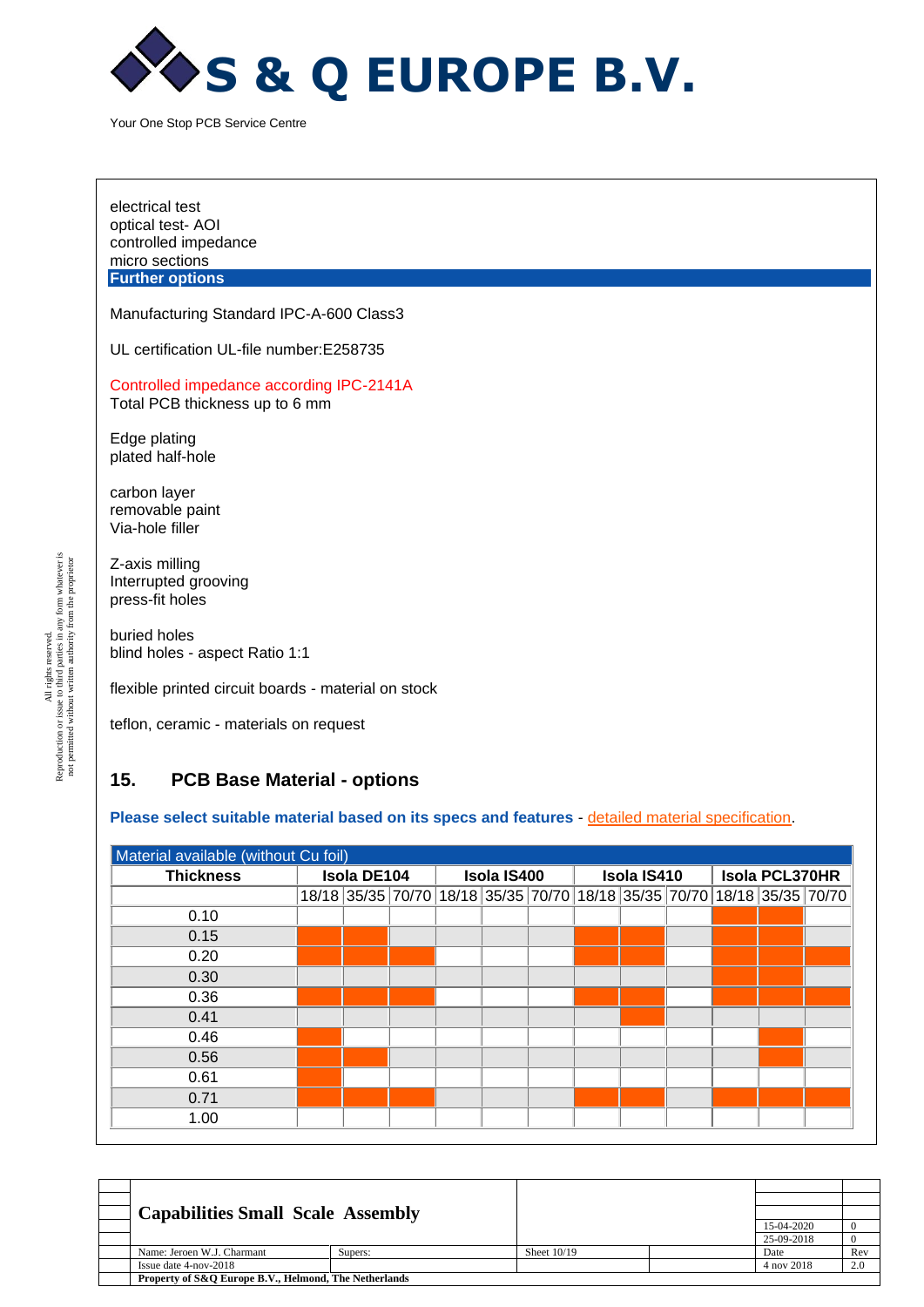

| Material available (thickness with Cu foil) |  |  |                    |  |  |             |  |  |             |  |  |                       |  |  |                                                                                             |
|---------------------------------------------|--|--|--------------------|--|--|-------------|--|--|-------------|--|--|-----------------------|--|--|---------------------------------------------------------------------------------------------|
| <b>Thickness</b>                            |  |  | <b>Isola DE104</b> |  |  | Isola IS400 |  |  | Isola IS410 |  |  | <b>Isola PCL370HR</b> |  |  |                                                                                             |
|                                             |  |  |                    |  |  |             |  |  |             |  |  |                       |  |  | 0/35 18/18 35/35 70/70 0/35 18/18 35/35 70/70 0/35 18/18 35/35 70/70 0/35 18/18 35/35 70/70 |
| 1.00                                        |  |  |                    |  |  |             |  |  |             |  |  |                       |  |  |                                                                                             |
| 1.20                                        |  |  |                    |  |  |             |  |  |             |  |  |                       |  |  |                                                                                             |
| 1.50                                        |  |  |                    |  |  |             |  |  |             |  |  |                       |  |  |                                                                                             |
| 2.00                                        |  |  |                    |  |  |             |  |  |             |  |  |                       |  |  |                                                                                             |
| 2.40                                        |  |  |                    |  |  |             |  |  |             |  |  |                       |  |  |                                                                                             |
| 3.20                                        |  |  |                    |  |  |             |  |  |             |  |  |                       |  |  |                                                                                             |

|      | Standard prepregs (prepreg) on stock |             |  |             |  |             |                       |                                                                                      |  |  |  |  |  |  |
|------|--------------------------------------|-------------|--|-------------|--|-------------|-----------------------|--------------------------------------------------------------------------------------|--|--|--|--|--|--|
|      |                                      | Isola DE104 |  | Isola IS400 |  | Isola IS410 | <b>Isola PCL370HR</b> |                                                                                      |  |  |  |  |  |  |
|      |                                      |             |  |             |  |             |                       | Type 290x350mm 290x480mm 290x350mm 290x480mm 290x350mm 290x480mm 290x350mm 290x480mm |  |  |  |  |  |  |
| 106  |                                      |             |  |             |  |             |                       |                                                                                      |  |  |  |  |  |  |
| 1080 |                                      |             |  |             |  |             |                       |                                                                                      |  |  |  |  |  |  |
| 2116 |                                      |             |  |             |  |             |                       |                                                                                      |  |  |  |  |  |  |
| 7628 |                                      |             |  |             |  |             |                       |                                                                                      |  |  |  |  |  |  |
| 01   |                                      |             |  |             |  |             |                       |                                                                                      |  |  |  |  |  |  |

| <b>Prepreg thicknesses</b> |             |             |                       |
|----------------------------|-------------|-------------|-----------------------|
| Type                       | Isola DE104 | Isola IS410 | <b>Isola PCL370HR</b> |
| 106                        | $48 \mu m$  | $46 \mu m$  | $48 \mu m$            |
| 1080                       | $69 \mu m$  |             |                       |
| 2116                       | $109 \mu m$ | 97 um       | $99 \mu m$            |
| 7628 01                    | 178 um      |             |                       |

| Copper foils on stock |              |                    |              |
|-----------------------|--------------|--------------------|--------------|
|                       |              | <b>Copper foil</b> |              |
| Thickness [µm]        | 312 x 380 mm | 312 x 512 mm       | 312 x 600 mm |
| 5                     |              |                    |              |
| 9                     |              |                    |              |
| 12                    |              |                    |              |
| 18                    |              |                    |              |
| 35                    |              |                    |              |
| 50                    |              |                    |              |
| 70                    |              |                    |              |
| 105                   |              |                    |              |
| 140                   |              |                    |              |
|                       |              |                    |              |
|                       |              |                    |              |

| <b>Capabilities Small Scale Assembly</b>              |         |             |            |     |
|-------------------------------------------------------|---------|-------------|------------|-----|
|                                                       |         |             | 15-04-2020 |     |
|                                                       |         |             | 25-09-2018 |     |
| Name: Jeroen W.J. Charmant                            | Supers: | Sheet 11/19 | Date       | Rev |
| Issue date 4-nov-2018                                 |         |             | 4 nov 2018 | 2.0 |
| Property of S&Q Europe B.V., Helmond, The Netherlands |         |             |            |     |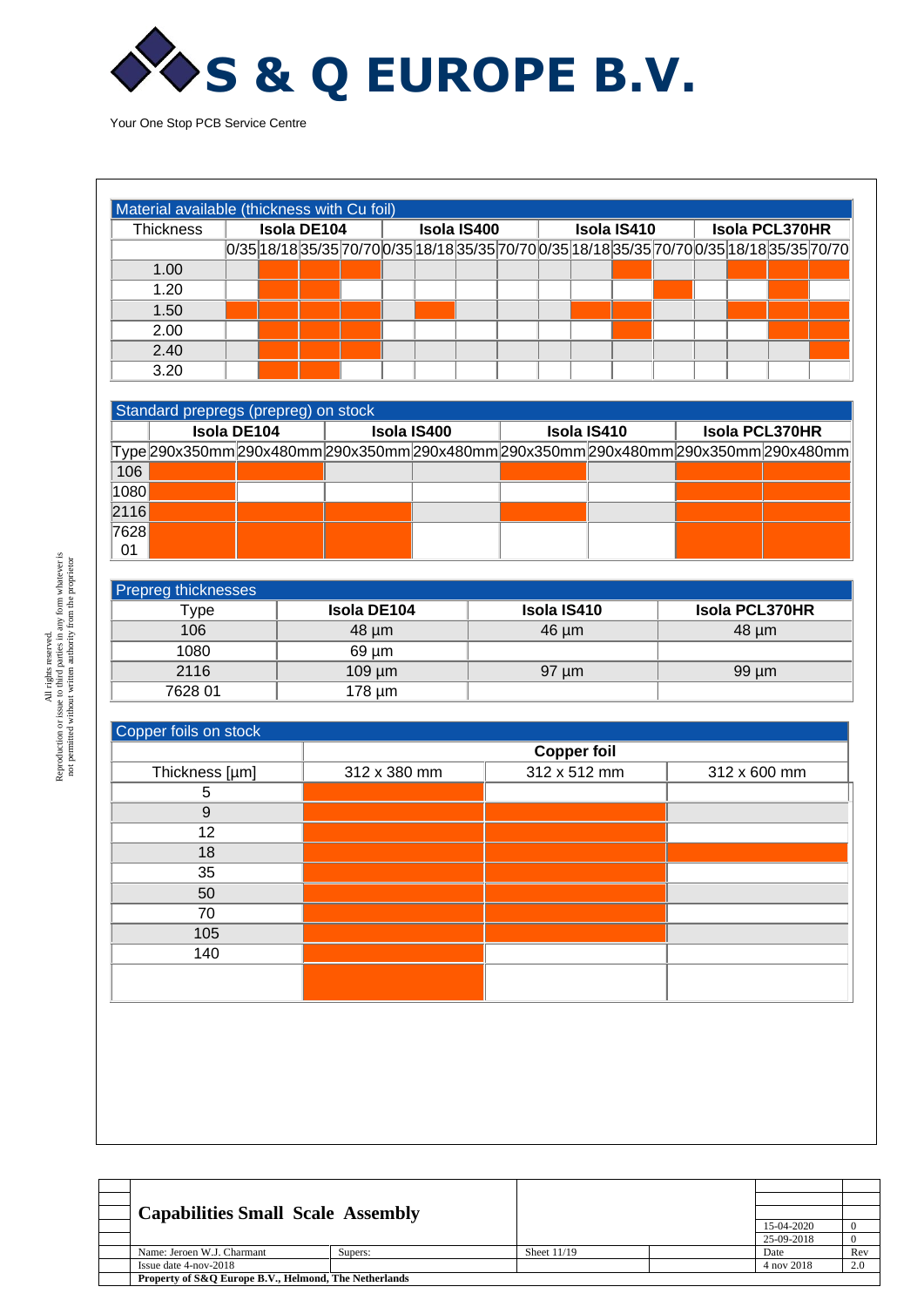



Multilayer PCB build-up is possible according to customer requirements.

Copyright © SQP International s.r.o.. All rights reserved.

| <b>Capabilities Small Scale Assembly</b>              |         |               |            |     |
|-------------------------------------------------------|---------|---------------|------------|-----|
|                                                       |         |               | 15-04-2020 |     |
|                                                       |         |               | 25-09-2018 |     |
| Name: Jeroen W.J. Charmant                            | Supers: | Sheet $12/19$ | Date       | Rev |
| Issue date 4-nov-2018                                 |         |               | 4 nov 2018 | 2.0 |
| Property of S&O Europe B.V., Helmond, The Netherlands |         |               |            |     |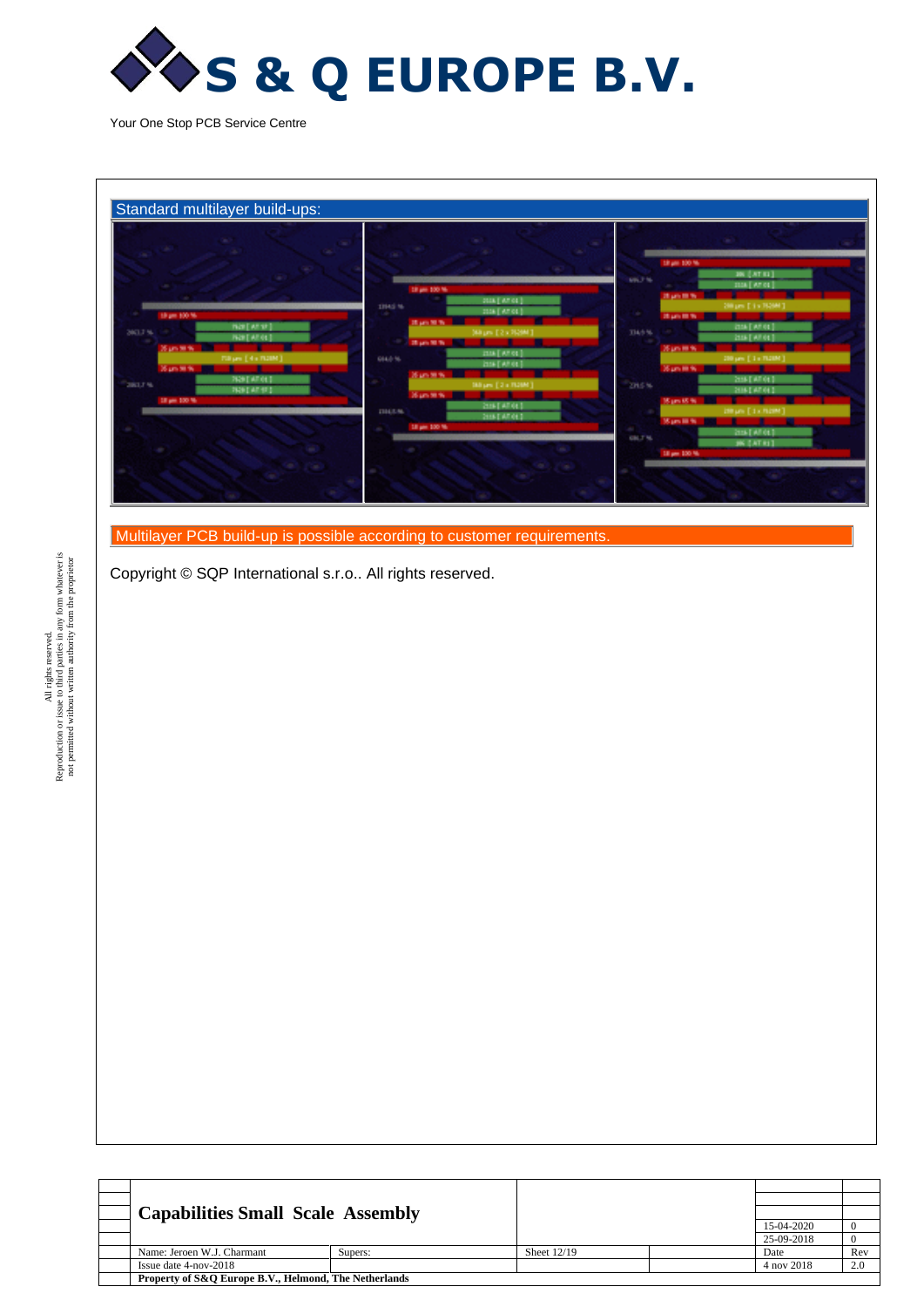

# **16. Controlled impedance PCBs**

Software for impedance calculation and test coupon design: ICD Stackup Planner from In-Circuit Design Pty Ltd. [\(www.icd.com.au\)](http://www.icd.com.au/)

Controlled impedance measuring device: Zmetrix ST300 from ZMetrix, Inc. [\(www.zmetrix.com\)](http://www.zmetrix.com/)

Measurement according IPC-2141A [\(www.ipc.org\)](http://www.ipc.org/toc/ipc-2141a.pdf)

#### *Example of impedance calculation and test coupon design*

|                |                       |                | 14 Layer 16 Layer 18 Layer<br>2 Layer 4 Layer 6 Layer 8 Layer 10 Layer 12 Layer |              |                                    |        |                              |                |                   |                                  |                                      |                                                       |                                          |
|----------------|-----------------------|----------------|---------------------------------------------------------------------------------|--------------|------------------------------------|--------|------------------------------|----------------|-------------------|----------------------------------|--------------------------------------|-------------------------------------------------------|------------------------------------------|
| UNITS: um      |                       |                | ICD STACKUP PLANNER FX - www.icd.com.au<br>Differential Pairs > Par 1           |              |                                    |        | 15/11/2013                   |                |                   |                                  |                                      | Total Board Thickness: 1590.04 um                     |                                          |
| No.            | Laver Via Description | Layer<br>Name. | Material Type                                                                   | Constant     | Dielectric Dielectric<br>Thickness | Copper | Trace<br>Thickness Clearance | Trace<br>Width | Current<br>(Amps) | Characteristic<br>Impedance (Zo) | Edge Coupled<br>Differential (Zdiff) | <b>Broadside Coupled Notes</b><br>Differential (Zdbs) |                                          |
|                | Soldermask            |                | <b>Dielectric</b>                                                               | 3.3          | 127                                |        |                              |                |                   |                                  |                                      |                                                       |                                          |
|                | 203 Signal            | Top            | Conductive                                                                      |              |                                    | 35.56  | 123                          | 179            | 0.47              | 59.74                            | 93.52                                |                                                       |                                          |
|                | Prepreg<br>Prepreg    |                | 370HR: 1080: Rc= 64% (100 MHz)<br>370HR: 1080: Rc= 64% (100 MHz).               | 4.00<br>4.00 | 71.12<br>71.12                     |        |                              |                |                   |                                  |                                      |                                                       | Tg=180C: Df=0.0170<br>Tg=180C: Df=0.0170 |
| $\overline{2}$ | Plane                 | <b>GND</b>     | Conductive                                                                      |              |                                    | 35.56  |                              |                |                   |                                  |                                      |                                                       |                                          |
|                | Core                  |                | 370HR: 1-1080/1-3313: Rc=54% (1                                                 | 4.2          | 152.4                              |        |                              |                |                   |                                  |                                      |                                                       | Tg=180C; Df=0.016                        |
| 3              | Signal                | Inner 3        | Conductive                                                                      |              |                                    | 35.56  | 304.8                        | 304.8          | 0.69              | 41.58                            | 74.89                                | 77.59                                                 |                                          |
|                | Prepreg<br>Prepreg    |                | 370HR: 1080: Rc= 64% (100 MHz)<br>370HR : 7628 ; Rc= 45% (100 MHz)              | 4.00<br>4.36 | 71.12<br>180.34                    |        |                              |                |                   |                                  |                                      |                                                       | Tg=180C: Df=0.0170<br>Tg=180C: Df=0.0141 |
|                | Core                  |                | 370HR: 2-7628: Rc=42% (100 MHz)                                                 | 4.4          | 355.6                              |        |                              |                |                   |                                  |                                      |                                                       | Tg=180C: Df=0.014                        |
|                | Prepreg<br>Prepreg    |                | 370HR ; 7628 ; Rc= 45% (100 MHz)<br>370HR: 1080: Rc= 64% (100 MHz)              | 4.36<br>4.00 | 180 34<br>71.12                    |        |                              |                |                   |                                  |                                      |                                                       | Tg=180C; Df=0.0141<br>Tg=180C: Df=0.0170 |
| 4              | Signal                | Inner 4        | Conductive                                                                      |              |                                    | 35.56  | 304.8                        | 304.8          | 0.69              | 41.58                            | 74.89                                | 77.6                                                  |                                          |
|                | Core                  |                | 370HR: 1-1080/1-3313: Rc=54% (1                                                 | 4.2          | 152.4                              |        |                              |                |                   |                                  |                                      |                                                       | Tg=180C: Df=0.016                        |
|                | Plane                 | VCC.           | Conductive                                                                      |              |                                    | 35.56  |                              |                |                   |                                  |                                      |                                                       |                                          |
|                | Prepreg               |                | 370HR: 1080: Rc= 64% (100 MHz)                                                  | 4.00         | 71.12                              |        |                              |                |                   |                                  |                                      |                                                       | Tg=180C: Df=0.0170                       |
|                | Prepreg               |                | 370HR: 1080: Rc= 64% (100 MHz)                                                  | 4.00.        | 71.12                              |        |                              |                |                   |                                  |                                      |                                                       | Tg=180C: Df=0.0170                       |
| 6              | Signal                | Bottom         | Conductive                                                                      |              |                                    | 35.56  | 122                          | 157            | 0.43              | 63.34                            | 98.18                                |                                                       |                                          |
|                | Soldermask            |                | <b>Dielectric</b>                                                               | 3.3          | 12.7                               |        |                              |                |                   |                                  |                                      |                                                       |                                          |



#### *Zmetrix controlled impedance workstation*



| <b>Capabilities Small Scale Assembly</b>              |         |             |  |            |     |  |  |  |
|-------------------------------------------------------|---------|-------------|--|------------|-----|--|--|--|
|                                                       |         |             |  | 15-04-2020 |     |  |  |  |
|                                                       |         |             |  | 25-09-2018 |     |  |  |  |
| Name: Jeroen W.J. Charmant                            | Supers: | Sheet 13/19 |  | Date       | Rev |  |  |  |
| Issue date $4$ -nov-2018                              |         |             |  | 4 nov 2018 | 2.0 |  |  |  |
| Property of S&O Europe B.V., Helmond, The Netherlands |         |             |  |            |     |  |  |  |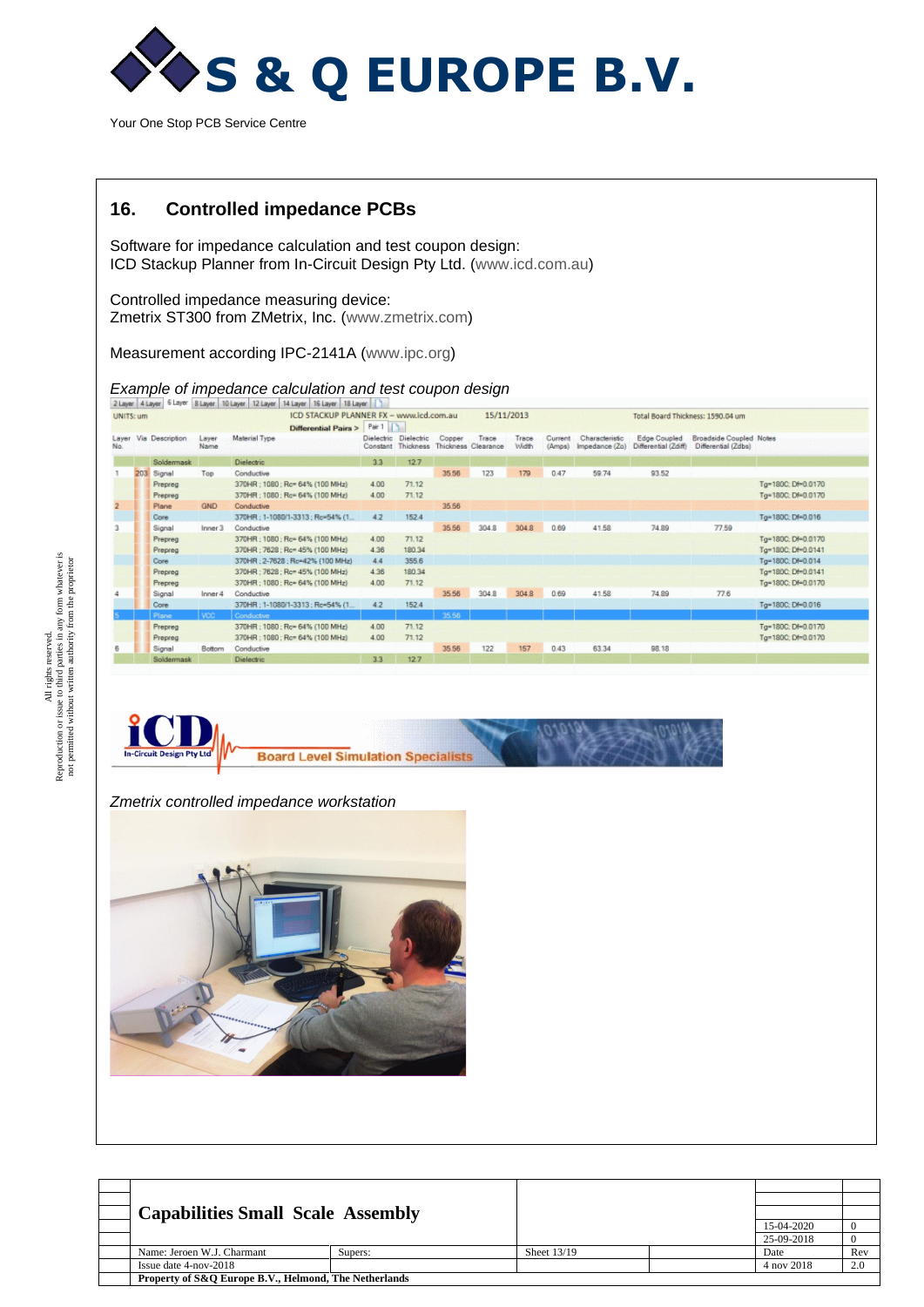



*Zmetrix controlled impedance software*



|  | <b>Capabilities Small Scale Assembly</b>              |         |               |            |     |
|--|-------------------------------------------------------|---------|---------------|------------|-----|
|  |                                                       |         |               |            |     |
|  |                                                       |         |               | 15-04-2020 |     |
|  |                                                       |         |               | 25-09-2018 |     |
|  | Name: Jeroen W.J. Charmant                            | Supers: | Sheet $14/19$ | Date       | Rev |
|  | Issue date 4-nov-2018                                 |         |               | 4 nov 2018 | 2.0 |
|  | Property of S&O Europe B.V., Helmond, The Netherlands |         |               |            |     |

 $All right is reserved.$  Reproduction or issue to third parties in any form whatever is<br>not permitted without written authority from the proprietor Reproduction or issue to third parties in any form whatever is not permitted without written authority from the proprietor All rights reserved.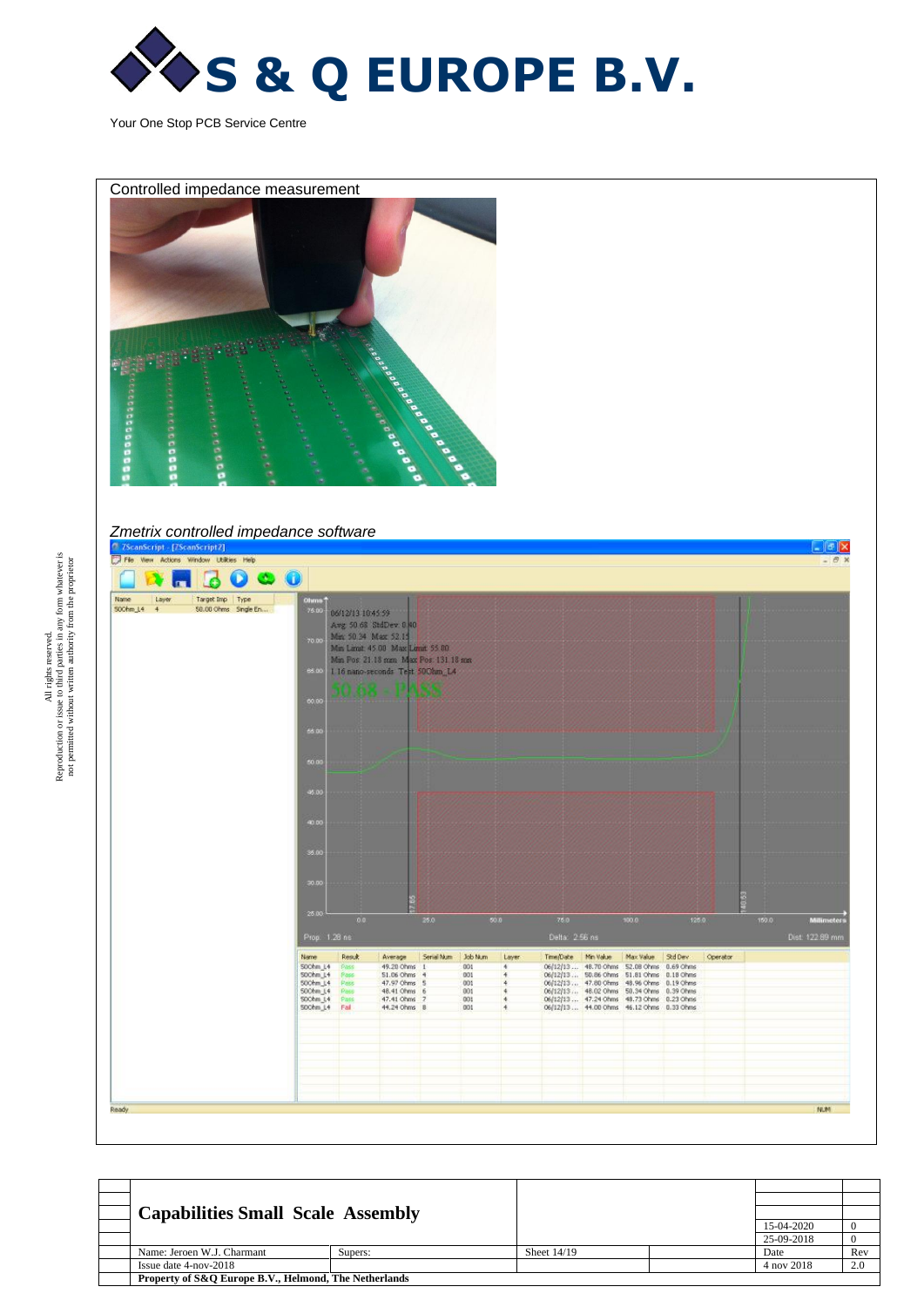

| Data File                                                           |             |                                           |                              |  |  |  |
|---------------------------------------------------------------------|-------------|-------------------------------------------|------------------------------|--|--|--|
| <b>Revision Number</b><br><b>Job Number</b><br>Work Order #<br>Date | 001         | Wednesday, June 12, 2013 09:58:18         |                              |  |  |  |
| Customer<br>Board Type<br>Part Number                               | V1          | <b>Test Customer</b><br><b>Test Board</b> |                              |  |  |  |
| Boards Tested<br>Boards Passed<br>Boards Failed                     | 6<br>5<br>1 |                                           |                              |  |  |  |
| Results Summary                                                     |             |                                           |                              |  |  |  |
| Date<br>Data File                                                   |             | Wednesday, June 12, 2013 09:58:18         |                              |  |  |  |
| Revision Number<br><b>Job Number</b><br>Work Order #                | 001         |                                           |                              |  |  |  |
| <b>Board Type</b><br>Part Number                                    | v1          | <b>Test Board</b>                         |                              |  |  |  |
| <b>Test Summary</b><br>Customer                                     |             | <b>Test Customer</b>                      |                              |  |  |  |
| Web                                                                 |             |                                           |                              |  |  |  |
| Telephone<br>Fax<br>E-Mail                                          |             | kke@bb.psg.sk                             |                              |  |  |  |
| Company<br>Address 1<br>Address 2                                   | KKE aro     | Vikanovska 167<br>97631 Vlkanova          |                              |  |  |  |
|                                                                     |             |                                           | <b>Impedance Test Report</b> |  |  |  |



| <b>Capabilities Small Scale Assembly</b>              |         |             |            |     |
|-------------------------------------------------------|---------|-------------|------------|-----|
|                                                       |         |             | 15-04-2020 |     |
|                                                       |         |             | 25-09-2018 |     |
| Name: Jeroen W.J. Charmant                            | Supers: | Sheet 15/19 | Date       | Rev |
| Issue date $4$ -nov-2018                              |         |             | 4 nov 2018 | 2.0 |
| Property of S&O Europe B.V., Helmond, The Netherlands |         |             |            |     |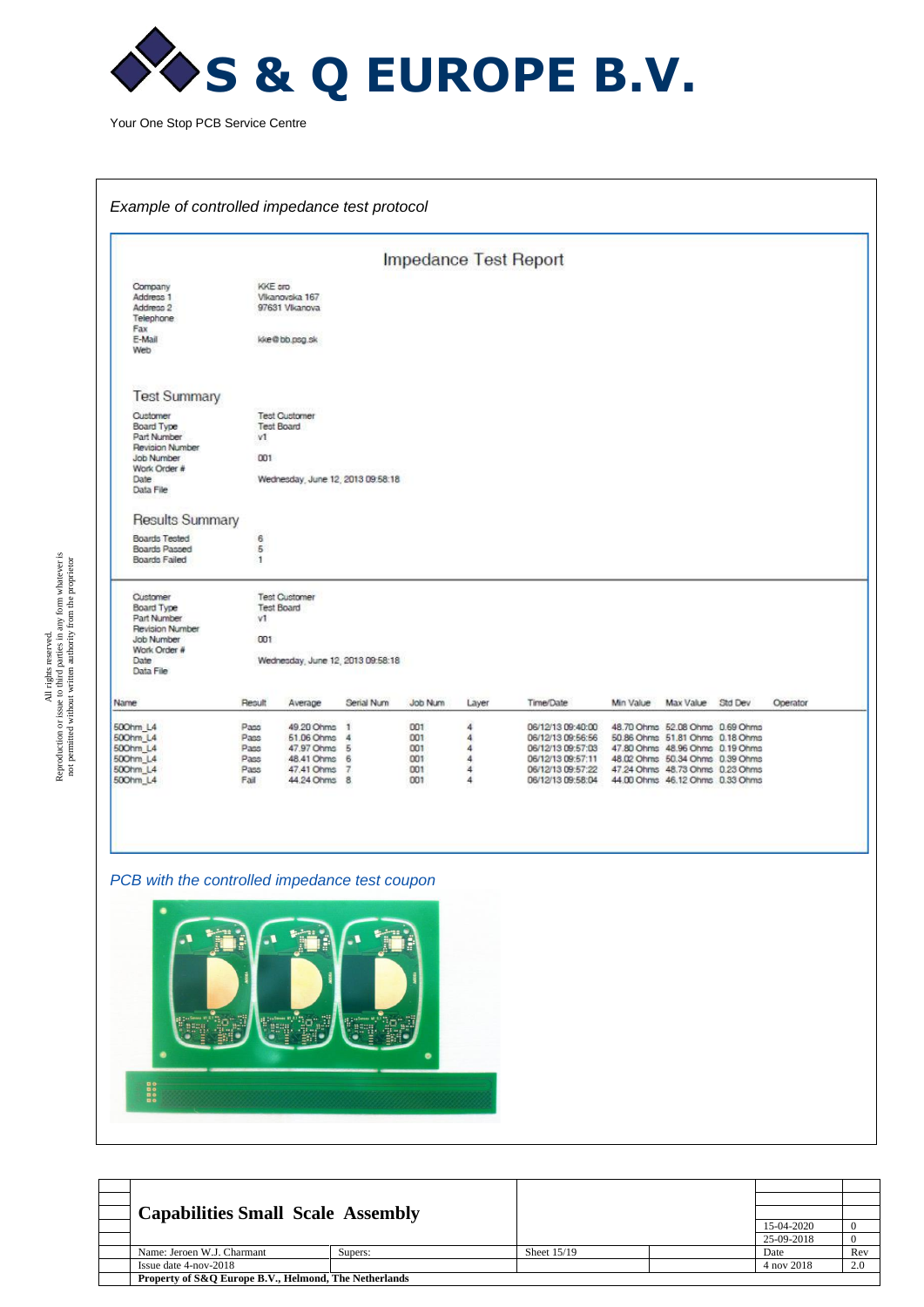

# **17. Terminology and detailed material specifications**

#### **T<sup>g</sup> - Glass Transition Temperature**

Temperature point at which a glassy solid changes to an amorfous resin / epoxy

- if temperature exceeds  $T<sub>g</sub>$ :
- 1. expansion of the material is growing rapidly in the direction of Z axis
- 2. mechanical material properties degrade rapidly (strength, bonds in the material)

#### **T<sup>d</sup> - Decomposition Temperature**

Temperature at which there is a 5% weight loss of resin / epoxy

- if temperature exceeds  $T_d$ :
- 1. irreversible destruction in material occurs due to breach of chemical bonds in resin / epoxy

#### **T260/T288**

Measures time to delamination at specific temperature (i.e. 260°C/288°C)

#### **CTE – Coefficient of Thermal Expansion**

Dimensional increasing of the material in the X-, Y-and Z-axis by change of temperature at a constant pressure

#### **CAF – Conductive Anodic Filament**

Migration of copper ions through an enclosed moisture in the material, which can over time cause a short circuit

| <b>Capabilities Small Scale Assembly</b>              |         |             |            |     |
|-------------------------------------------------------|---------|-------------|------------|-----|
|                                                       |         |             | 15-04-2020 |     |
|                                                       |         |             | 25-09-2018 |     |
| Name: Jeroen W.J. Charmant                            | Supers: | Sheet 16/19 | Date       | Rev |
| Issue date $4$ -nov- $2018$                           |         |             | 4 nov 2018 | 2.0 |
| Property of S&Q Europe B.V., Helmond, The Netherlands |         |             |            |     |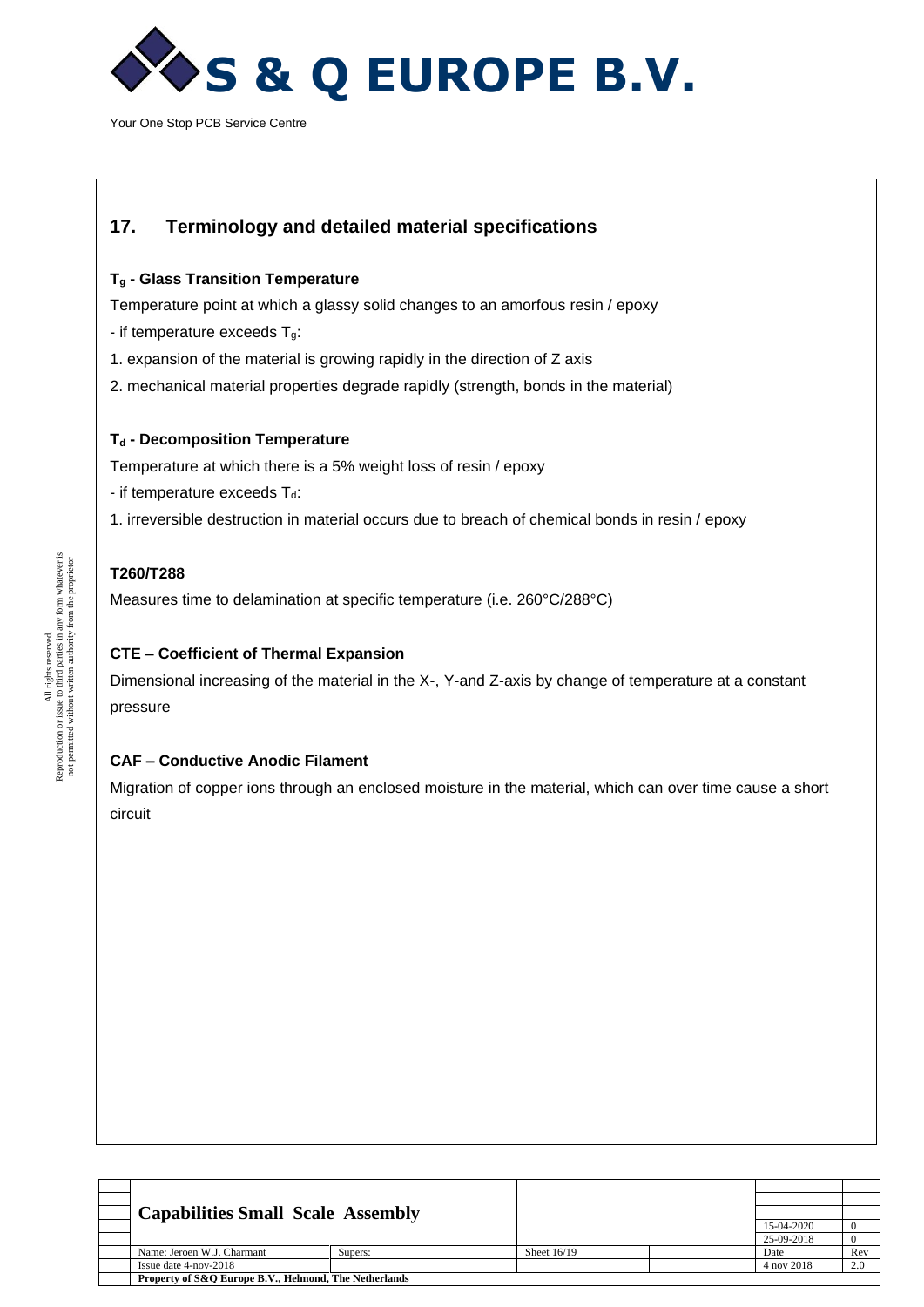

|                                                           |                     |                      | Isola DE 104   Isola IS410   Isola 370HR |
|-----------------------------------------------------------|---------------------|----------------------|------------------------------------------|
| IPC-4101C Spec                                            | $\overline{21}$     | 21/124               | 21/24/26/28/1 21/24/26/98/9<br>9/101/126 |
| Tg Glass Transition Temperature by DSC, spec minimum [°C] | 130                 | 175                  | 175                                      |
| Td Decomposition Temperature @ 5% wt loss [°C]            | 330                 | 350                  | 340                                      |
| T260 Mins                                                 | 60                  | 50                   | 60                                       |
| T288 Mins                                                 | >5                  | $>10$                | 30                                       |
| CTE, Z-axis Pre Tg                                        | 50                  | 65                   | 45                                       |
| % Z-Axis Expansion (50-260C)                              | 3                   | 3.5                  | 2.8                                      |
| CTE, Z-axis Post Tg                                       | 250                 | 250                  | 230                                      |
| CTE, Pre X, Y                                             | 13                  | 13/14                | 13/14                                    |
| CTE, Post Tg X, Y                                         | 14                  | 15/17                | 14/17                                    |
| <b>Thermal Conductivity</b>                               | 0.4                 | 0.5                  | 0.4                                      |
| Thermal Stress 10 Sec @ 288°C (550.4°F), spec min         | pass                | pass                 | pass                                     |
| Permittivity (Dk) 100 MHz HP4285A                         | $\overline{4}$      | 3.96                 | 4.24                                     |
| Permittivity (Dk) 1 GHz HP4291A                           | $\overline{4}$      | 3.9                  | 4.17                                     |
| Permittivity (Dk) 2 GHz Bereskin Stripline                | $\overline{4}$      | 3.97                 | 4.04                                     |
| Permittivity (Dk) 5 GHz Bereskin Stripline                | $\overline{4}$      | 3.87                 | 3.92                                     |
| Permittivity (Dk) 10 GHz Bereskin Stripline               | 3.59                | 3.87                 | 3.92                                     |
| Loss Tangent (Df) 100 MHz HP4285A                         | 0.02                | 0.0149               | 0.015                                    |
| Loss Tangent (Df) 1 GHz HP4291A                           | 0.02                | 0.0189               | 0.0161                                   |
| Loss Tangent (Df) 2 GHz Bereskin Stripline                | 0.022               | 0.02                 | 0.021                                    |
| Loss Tangent (Df) 5 GHz Bereskin Stripline                | 0.02                | 0.023                | 0.025                                    |
| Loss Tangent (Df) 10 GHz Bereskin Stripline               | 0.02                | 0.023                | 0.025                                    |
| Volume Resistivity (After moisture resistance)            | $1.3x10^{8}$        | 5.0x10 <sup>8</sup>  | 3.0x10 <sup>10</sup>                     |
| Volume Resistivity (At elevated temperature)              | $3.4 \times 10^{3}$ | 3.6 x10 <sup>5</sup> | 7.0 x10 <sup>8</sup>                     |
| Surface Resistivity (After moisture resistance)           | 1.0x10 <sup>8</sup> | 8.0x10 <sup>5</sup>  | 3.0x10 <sup>8</sup>                      |

| <b>Capabilities Small Scale Assembly</b>              |         |             |            |     |
|-------------------------------------------------------|---------|-------------|------------|-----|
|                                                       |         |             | 15-04-2020 |     |
|                                                       |         |             | 25-09-2018 |     |
| Name: Jeroen W.J. Charmant                            | Supers: | Sheet 17/19 | Date       | Rev |
| Issue date $4$ -nov-2018                              |         |             | 4 nov 2018 | 2.0 |
| Property of S&O Europe B.V., Helmond, The Netherlands |         |             |            |     |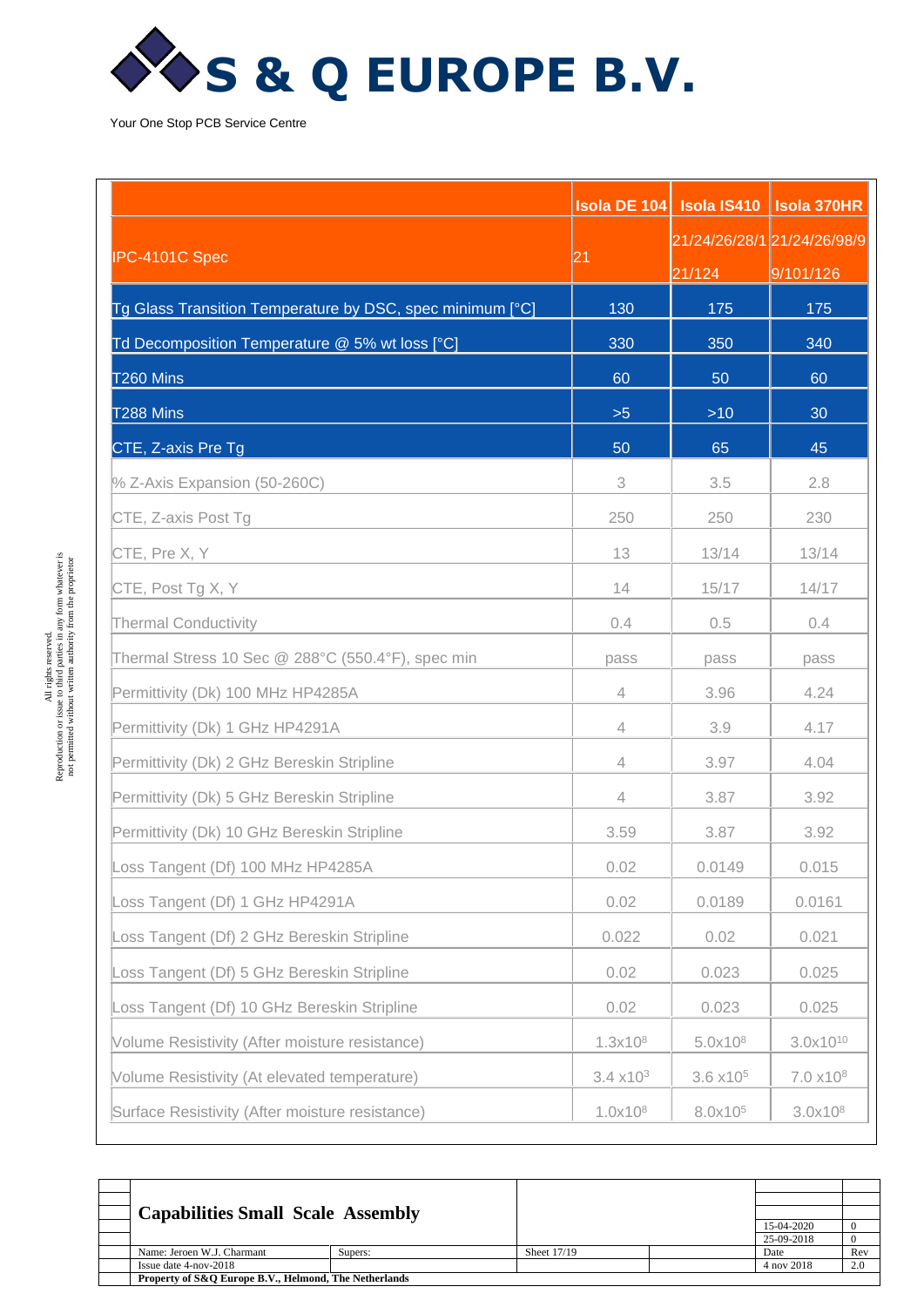

| Surface Resistivity (At elevated temperature)                                | 7.0x10 <sup>8</sup> | 4.5x10 <sup>8</sup> | 2.0x10 <sup>8</sup> |
|------------------------------------------------------------------------------|---------------------|---------------------|---------------------|
| Dielectric Breakdown, spec minimum                                           | >50                 | >50                 | >50                 |
| Arc Resistance, spec minimum                                                 | 120                 | 129                 | 115                 |
| Electric Strength, spec minimum (Laminate & prepreg as<br>laminated)         | 54 (1350)           | 44 (1100)           | 54 (1350)           |
| Comparative Tracking Index (CTI)                                             | 2 [250 - 399]       | 3 [175 - 249]       | 3 [175 - 249]       |
| Peel Strength Low profile Cu foil, very low profile u2013 all Cu<br>$>17$ um | 6.5(1.14)           | 7(1.23)             | 6(1.05)             |
| Peel Strength Standard profile copper - After thermal stress                 | 7(1.23)             | 7(1.23)             | 9(1.58)             |
| Peel Strength Standard profile copper - At 125°C (257°F)                     | 6.5(1.14)           | 6.5(1.14)           | 7(1.23)             |
| Peel Strength Standard profile copper - After process solutions              | 7(1.23)             | 7(1.23)             | 9(1.58)             |
| Flexural Strength Lengthwise direction                                       | 89.00               | 79.00               | 90.00               |
| <b>Flexural Strength Crosswise direction</b>                                 | 70.00               | 68.00               | 77.00               |
| Moisture Absorption, spec maximum                                            | 0.3                 | 0.2                 | 0.15                |
| Flammability (Laminate & prepreg as laminated), spec min                     | V <sub>0</sub>      | V <sub>0</sub>      | V0                  |
| <b>HWI</b>                                                                   | $\overline{O}$      |                     |                     |
| Max Operating Temperature (MOT) [°C]                                         | 130                 | 130 (150)           | 130 (150)           |
| <b>DSR</b>                                                                   | yes                 | yes                 | yes                 |

|  | <b>Capabilities Small Scale Assembly</b>              |         |             | 15-04-2020<br>25-09-2018 |     |
|--|-------------------------------------------------------|---------|-------------|--------------------------|-----|
|  | Name: Jeroen W.J. Charmant                            | Supers: | Sheet 18/19 | Date                     | Rev |
|  | Issue date 4-nov-2018                                 |         |             | 4 nov 2018               | 2.0 |
|  | Property of S&Q Europe B.V., Helmond, The Netherlands |         |             |                          |     |